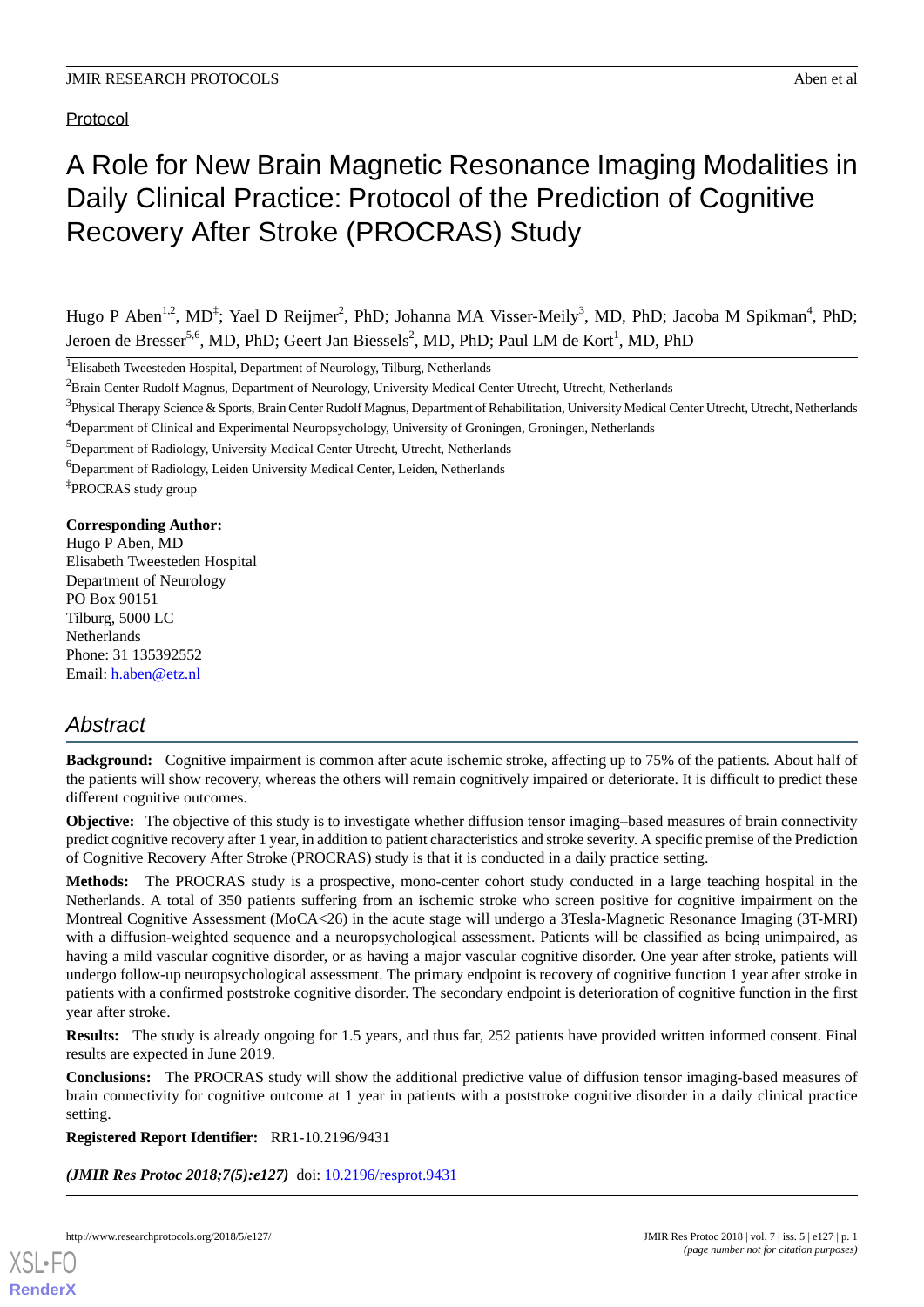#### **KEYWORDS**

stroke; brain infarction; cognitive dysfunction; diffusion magnetic resonance imaging; anisotropy; diffusion tensor imaging

# *Introduction*

Stroke has a high global incidence of 41-316 per 100,000 persons per year [[1\]](#page-7-0). Besides its physical consequences, cognitive deficits are common and occur in up to 75% of patients in the first weeks after stroke  $[2-5]$  $[2-5]$  $[2-5]$  $[2-5]$ . In half of the patients, cognition may improve [[3](#page-7-3),[6\]](#page-7-4). Yet, long-term cognitive consequences of stroke include a twofold increased risk of dementia [[7-](#page-7-5)[9\]](#page-7-6) and mild cognitive impairment [\[6](#page-7-4)]. Identification of those who will recover or who will have persistent cognitive impairment is important, as persistent cognitive dysfunction after stroke is independently correlated with worse long-term outcomes, such as independent living, community reintegration, and quality of life [[10-](#page-7-7)[14](#page-7-8)]. Moreover, recovery may be stimulated further in patients who are prone to improvement. For example, rehabilitation programs could use this information in setting realistic and attainable therapeutic goals.

Prediction of long-term cognitive outcome after ischemic stroke is, however, still inaccurate. Evidence is emerging on predictors of poor outcome, including demographic variables (eg, older age and lower level of education [\[2](#page-7-1),[3\]](#page-7-3)). Brain imaging measures such as size and location of a stroke, the degree of white matter disease, and regional atrophy [[15](#page-7-9)[-21](#page-8-0)] may also determine cognitive function and long-term outcome after stroke. In contrast, fewer studies have addressed predictors of cognitive recovery among individuals with early poststroke impairment. Factors that have a positive effect on cognitive recovery are a stroke located in the right hemisphere and smoking [\[22](#page-8-1),[23\]](#page-8-2), whereas neglect, depression, and apathy have a negative influence on cognitive recovery [[23-](#page-8-2)[25\]](#page-8-3).

Measures of brain connectivity are of particular interest in this context. Stroke not only affects local connectivity but can also cause remote brain changes, as shown by functional MRI and diffusion tensor imaging (DTI) studies [\[26](#page-8-4)]. The value of brain connectivity measures has already been established for the prediction of motor recovery [\[27](#page-8-5),[28](#page-8-6)]. Conceivably, the relevance of measures of brain connectivity in vascular cognitive disorders (VCD) is also increasingly recognized. For example, global network efficiency assessed with DTI has been independently associated with cognitive performance in patients with cerebral small vessel disease [\[29](#page-8-7)[-32](#page-8-8)]. Moreover, brain connectivity measures are correlated with cognition and intelligence in healthy controls [[33](#page-8-9)[,34](#page-8-10)] and have been suggested to provide an indication of brain resilience [[34\]](#page-8-10). As such, it can be hypothesized that these measures could predict cognitive recovery after stroke. A recent study supporting this hypothesis showed that brain connectivity measures predict applied cognitive functioning 6 months after stroke [\[35](#page-8-11)]. Moreover, another study showed that an increased structural integrity of the contralesional hemisphere was associated with cognitive recovery after stroke [[36\]](#page-8-12).

The primary aim of the Prediction of Cognitive Recovery After Stroke (PROCRAS) study is to investigate whether DTI-based

measures of brain connectivity predict cognitive recovery in the first year after stroke in patients with a confirmed poststroke cognitive disorder in addition to clinical, neuropsychological, and conventional imaging variables. Secondary aims are to assess the relation of DTI-based measures of brain connectivity with other outcomes. These other outcomes include deterioration of cognitive function, cognitive complaints, quality of life, participation, global health, and functional outcome. PROCRAS will also assess the feasibility of an extensive work-up including cognitive assessment and DTI in daily clinical practice.

# *Methods*

## **Design**

The PROCRAS study is a longitudinal, prospective, mono-center cohort study of cognition in patients with acute ischemic stroke, who will be followed for 1 year using 5 assessments.

#### **Patient Population**

Patients will be recruited from the stroke unit of the Elisabeth-Tweesteden Hospital Tilburg, the Netherlands. This is a hospital with an admission rate of approximately 700 patients per year for the diagnosis of acute ischemic stroke. [Figure 1](#page-2-0) visualizes the anticipated patient flow; the numbers are estimated and based on unpublished pilot data and a feasibility study performed in Heidelberg [\[37](#page-8-13)]. In all patients admitted with a clinical diagnosis of acute ischemic stroke, aged 50 years or older, the Montreal Cognitive Assessment (MoCA) [[38\]](#page-8-14) is administered as part of routine care. Patients with a score below 26 (screen positive) are eligible for inclusion [\(Textbox](#page-2-1) [1\)](#page-2-1). MoCA assessment will be reattempted if at first patients are untestable. Exclusion criteria are prestroke dementia (known diagnosis of dementia or Informant Questionnaire on Cognitive Decline in the Elderly (IQCODE≥3.6) [[39\]](#page-8-15); life expectancy of less than 1 year; severe stroke expected to require long-term nursing care facilities, making patients not eligible for rehabilitation therapy; history of major neurological disease interfering with cognitive functioning; prestroke dependence in activities of daily living; insufficient command of the Dutch language; inability to participate in a neuropsychological assessment (eg, due to poor vision, severe aphasia, or if the patient is deemed untestable); and an impossibility to undergo an MRI of the brain ([Textbox 2](#page-2-2)). If there is no information regarding the IQCODE, the researchers will discuss with the attending physician whether there are signs of pre-existing cognitive dysfunction. Only if there is no suspicion of prestroke dementia, patients are eligible for inclusion.

Additionally, 60 patients with a MoCA score of 26 or higher (screen negative) will be included as a reference group, matched for age and gender to the screen-positive patients (frequency matching). For this reference group, the other inclusion and exclusion criteria and study procedures are identical to the screen-positive patients.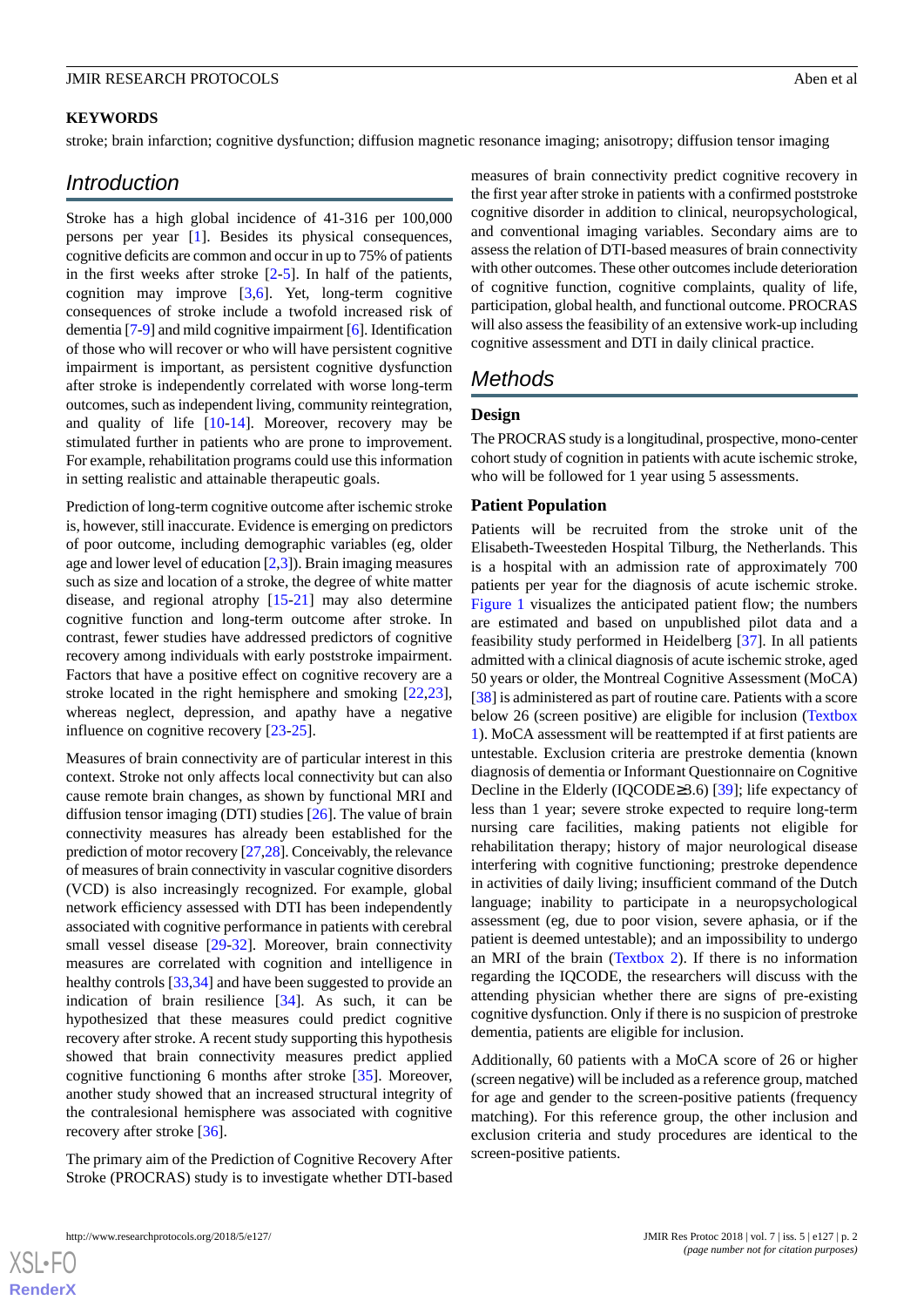<span id="page-2-0"></span>**Figure 1.** The expected patient flow in the Prediction of Cognitive Recovery After Stroke (PROCRAS) study. The target is to include 300 screen-positive patients at T2. Other numbers are estimated based on this target (MoCA: Montreal cognitive assessment; MRI: magnetic resonance imaging).



#### <span id="page-2-1"></span>**Textbox 1.** Inclusion criteria.

- Clinical diagnosis of ischemic stroke
- <span id="page-2-2"></span>• Age  $\geq 50$  years
- Montreal Cognitive Assessment (MoCA) <26 (MoCA≥26 for the reference group)

#### **Textbox 2.** Exclusion criteria.

- Prestroke dementia: Known diagnosis of dementia or Informant Questionnaire on Cognitive Decline in the Elderly (IQCODE) ≥3.6
- Life expectancy  $\langle 1 \rangle$  year
- Severe stroke expected to require long-term nursing care facilities
- History of major neurological disease interfering with cognitive functioning
- Prestroke dependence in activities of daily living (Barthel Index<18)
- Insufficient command of the Dutch language to participate and understand questionnaires
- Impossibility to participate in a neuropsychological assessment
- An absolute contraindication to undergo an magnetic resonance imaging MRI-scan of the brain

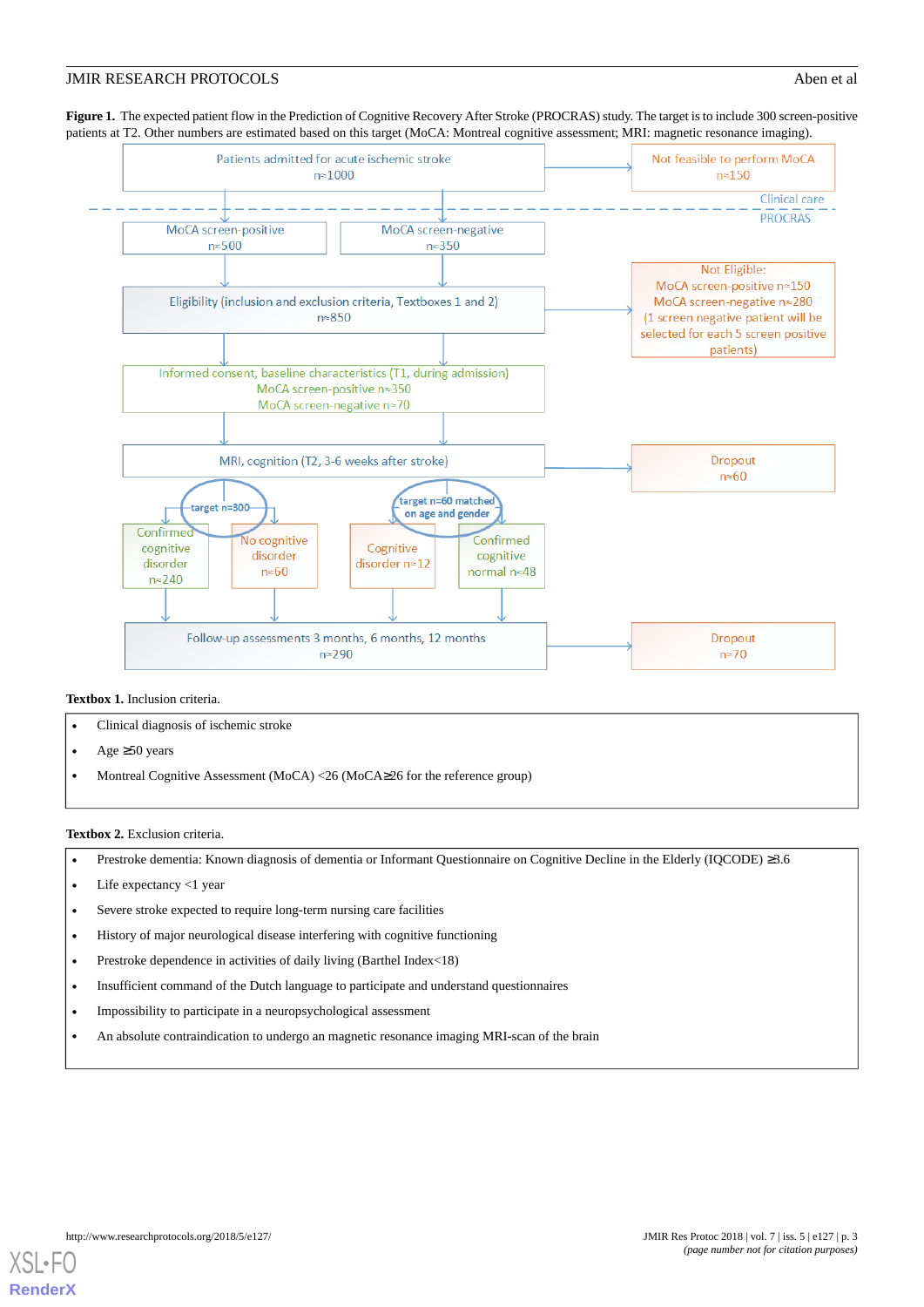<span id="page-3-0"></span>Figure 2. An overview of the procedures to be performed on each time point (IPAQ: the International Physical Activities Questionnaire; IQCODE: Informant Questionnaire on Cognitive Decline in the Elderly; BI: Barthel Index; CIRS: Cumulative Illness Rating Scale; NIHSS: National Institutes of Health Stroke Scale; mRS: modified Rankin Scale; MRI: Magnetic Resonance Imaging; DTI: Diffusion Tensor Imaging; MoCA: Montreal cognitive assessment; HADS: Hospital Anxiety and Depression Scale; CLCE-24: CheckList for Cognitive and Emotional problems after stroke; SSQOL: Stroke Specific Quality of Life Scale; USER-P: Utrecht Scale for Evaluation of Rehabilitation-Participation; PROMIS: Patient-Reported Outcomes Measurement Information System; SEsx: Self-Efficacy for Symptom Management Scale, NPI-Q: Neuropsychiatric Inventory Questionnaire).

|          | Timeline                                       |                                                                                                                                                                          |                                                                                                                                                             |             |                                      |                                                                                                                                                                              |  |
|----------|------------------------------------------------|--------------------------------------------------------------------------------------------------------------------------------------------------------------------------|-------------------------------------------------------------------------------------------------------------------------------------------------------------|-------------|--------------------------------------|------------------------------------------------------------------------------------------------------------------------------------------------------------------------------|--|
|          | Timing and setting                             | Demographics and prestroke condition                                                                                                                                     | Neurological functioning and risk factors                                                                                                                   | Imaging     | Cognitive status                     | Outcomes                                                                                                                                                                     |  |
| 른        | Acute stroke stage,<br>during admission        | Demographic factors<br>Prestroke physical activities (IPAQ)<br>Prestroke cognition (IQCODE)<br>Prestroke activities of daily living (BI)<br>Prestroke comorbidity (CIRS) | Stroke characteristics<br>Stroke severity (NIHSS)<br>Current ADL activities (BI)<br>Functional status (mRS)<br>Vascular risk factors<br>Laboratory findings |             | <b>Cognitive screening</b><br>(MoCA) |                                                                                                                                                                              |  |
| <b>Z</b> | 3-6 weeks after stroke.<br>outpatient clinic   |                                                                                                                                                                          | Motor functioning (MI)                                                                                                                                      | $MRI + DTI$ | Neuropsychological<br>assessment     | <b>Emotional functioning (HADS)</b>                                                                                                                                          |  |
| m        | 3 months after stroke.<br>telephonic interview |                                                                                                                                                                          | Functional status (mRS)                                                                                                                                     |             |                                      | Cognitive complaints (CLCE-24)<br>Quality of life (SSQOL)<br>Participation (USER-P)<br>Global health (PROMIS)<br>Self-efficacy (SEsx)                                        |  |
| 혼        | 6 months after stroke.<br>telephonic interview |                                                                                                                                                                          | Functional status (mRS)                                                                                                                                     |             |                                      |                                                                                                                                                                              |  |
| 면        | 1 year after stroke,<br>outpatient clinic      |                                                                                                                                                                          | Motor functioning (MI)<br>Functional status (mRS)                                                                                                           |             | Neuropsychological<br>assessment     | Cognitive complaints (CLCE-24)<br>Quality of life (SSQOL)<br>Participation (USER-P)<br>Global health (PROMIS)<br>Self-efficacy (SEsx)<br>Emotional functioning (HADS, NPI-Q) |  |

It is expected that the inclusion target will be reached in 1.5 years. Patients are treated the same way as patients that do not participate in this study. This study does not interfere with treatment choices or rehabilitation therapy. To account for any confounding, it will be registered whether patients received rehabilitation therapy and what kind of therapy was provided. Moreover, basic demographic data will be collected on the source population to understand what patient population participates in the PROCRAS.

# **Procedure**

After informed consent, baseline characteristics will be assessed during hospital admission (T1). The second assessment takes places in an outpatient clinic 3-6 weeks after stroke (T2); the third assessment is a telephone interview 3 months after stroke (T3); the fourth assessment is another telephone interview 6 months after stroke (T4); and the fifth assessment is performed in an outpatient clinic 1 year after stroke (T5; see [Figure 2](#page-3-0)). The PROCRAS study is ongoing for 18 months. From the first 100 patients at T2, 94 completed follow-up until T5.

#### **Measures**

# *Neuropsychological Assessment*

The neuropsychological assessment will be performed at T2 and T5. It is designed using the "60-minute protocol" as proposed in the vascular cognitive impairment harmonization standards [\[6](#page-7-4)]. [Textbox 3](#page-4-0) lists the domains and associated tests. Presence or absence of poststroke cognitive impairment is operationalized according to the criteria for VCD [\[40](#page-8-16)]. Patients will be classified in 3 groups:

- Unimpaired (performance on all domains is better than 1 SD below appropriate norms)
- 2. Mild VCD (performance on  $\geq 1$  domains is  $\geq 1$  SD but <2 SDs below appropriate norms)
- 3. Major VCD (performance on  $\geq 1$  domains is  $\geq 2$  SDs below appropriate norms).

The raw score for each test will be converted into a T-score corrected for age, gender, and level of education, when possible. The score for a domain is calculated by averaging the T-scores of the tests constituting that domain. The T-score is standard score with a mean of 50 and a SD of 10. For example, a T-score of 30 translates to 2 SDs below the mean, and a T-score of 60 corresponds to 1 SD above the mean.

Only for the bells test, no normative data are available. An abnormal score on this test will be defined based on a cutoff score of a difference of 5 or more omissions between columns 1-3 and columns 5-7 [[41\]](#page-8-17).

# *Magnetic Resonance Imaging*

MRI data will be acquired on a Philips 3 Tesla scanner (Intera, Philips, Best, the Netherlands) for each patient at T2 using a standardized scanning protocol. The protocol consists of a sagittal 3D T1-weighted, an axial T2-weighted, an axial fluid attenuated inversion recovery, an axial diffusion-weighted imaging, and a DTI sequence. Brain tissue volumes and white matter hyperintensity volumes will be automatically determined by brain segmentation, and infarct volumes will be determined by manual segmentation [\[42](#page-8-18),[43\]](#page-8-19).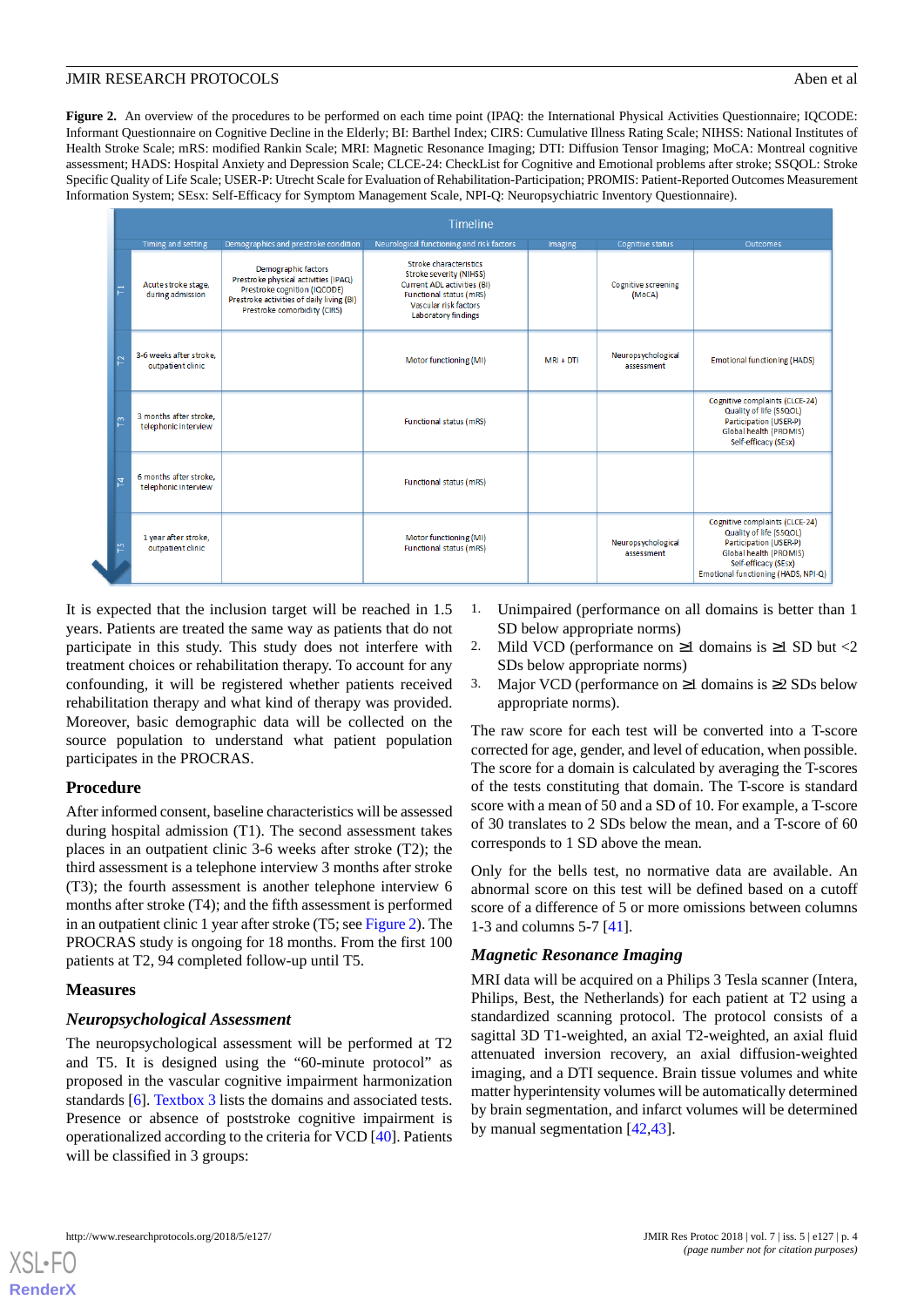<span id="page-4-0"></span>**Textbox 3.** An overview of neuropsychological tests to be performed.

Attention and processing speed

- Reaction time test, Vienna Test System, S1, S2
- Symbol Digit Modalities Test
- Trailmaking test A

(Working) memory and learning

- Wechsler Adult Intelligence Scale (WAIS) Digit Span forward and backward
- The Rey Auditory Verbal Learning Test

Frontal-executive functions

- Controlled Oral Word Association Test
- Hayling test
- Reaction time test Vienna Test System S3
- Trailmaking test B

Language

- Boston naming test
- Semantic fluency

Visuospatial

Bells test

Social cognition

• Facial Expressions Emotions Stimuli Test

DTI data will be analyzed and processed in ExploreDTI [[44\]](#page-9-0), as described earlier [\[45](#page-9-1)]. First, whole-brain fiber tracking will be performed. Second, the tract reconstructions are parcellated on 90 gray matter regions using the automated labeling atlas [[46\]](#page-9-2). Third, a weighted connectivity matrix is obtained by scaling each present connection between each brain region by the mean fractional anisotropy of that connection. Finally, global network efficiency will be calculated by applying graph theory on the weighted connectivity matrix.

#### *Other Parameters*

At T1, demographic factors will be ascertained, apolipoprotein E (APOE) genotyping will be performed, stroke severity will be assessed using the National Institutes of Health Stroke Scale [[47\]](#page-9-3), comorbidity using the Cumulative Illness Rating Scale [[48\]](#page-9-4), pre-existent cognitive functioning using the IQCODE [\[39\]](#page-8-15), pre-existent physical activities using the short form of the International Physical Activities Questionnaire [\[49](#page-9-5)], and pre-existent and current activities of daily living using the Barthel Index [[50\]](#page-9-6). At T2 and T5, motor functioning will be assessed using the motricity index [\[51](#page-9-7)], and emotional functioning will be assessed using the Hospital Anxiety and Depression Scale [\[52](#page-9-8)] and the Neuropsychiatric Inventory Questionnaire [\[53](#page-9-9)].

At T3 and T5, self-efficacy will be assessed using the Self-Efficacy for Symptom Management Scale [\[54](#page-9-10)]; cognitive complaints using the Checklist for Cognitive and Emotional problems after stroke [[55\]](#page-9-11); quality of life using the short version

http://www.researchprotocols.org/2018/5/e127/ JMIR Res Protoc 2018 | vol. 7 | iss. 5 | e127 | p. 5

[XSL](http://www.w3.org/Style/XSL)•FO **[RenderX](http://www.renderx.com/)**

of the Stroke Specific Quality of Life Scale [[56\]](#page-9-12); participation using the Utrecht Scale for Evaluation of Rehabilitation-Participation [\[57](#page-9-13),[58\]](#page-9-14); and global health using the Patient-Reported Outcomes Measurement Information System [\[59](#page-9-15),[60\]](#page-9-16). Functional outcome will be assessed with the modified Rankin scale [\[61](#page-9-17)] at T1 and T3-T5.

#### **Aims, Determinants, and Outcomes**

#### *Primary Aim*

The primary aim of this study is to investigate whether DTI-based measures of brain connectivity predict cognitive recovery after 1 year, in addition to other determinants including patient characteristics and stroke severity. The main DTI marker that will be used is global network efficiency. This measure reflects the integration as well as the microstructural integrity of the white matter.

The primary outcome measure is recovery of cognitive function in the first year after stroke. This measure will be dichotomized into cognitive recovery and no cognitive recovery (ie, no change or deterioration). Cognitive recovery is operationalized as a transition from a mild VCD at 3-6 weeks (ie, T2) to no disorder at 1 year (ie, T5), or a transition from a major VCD at T2 to a mild or no VCD at T5. Hence, only patients with a confirmed VCD at T2 will be considered for this outcome. Patients that dropout will not be considered in the primary analyses. Their outcomes, obtained by telephone interview where possible, will be reported.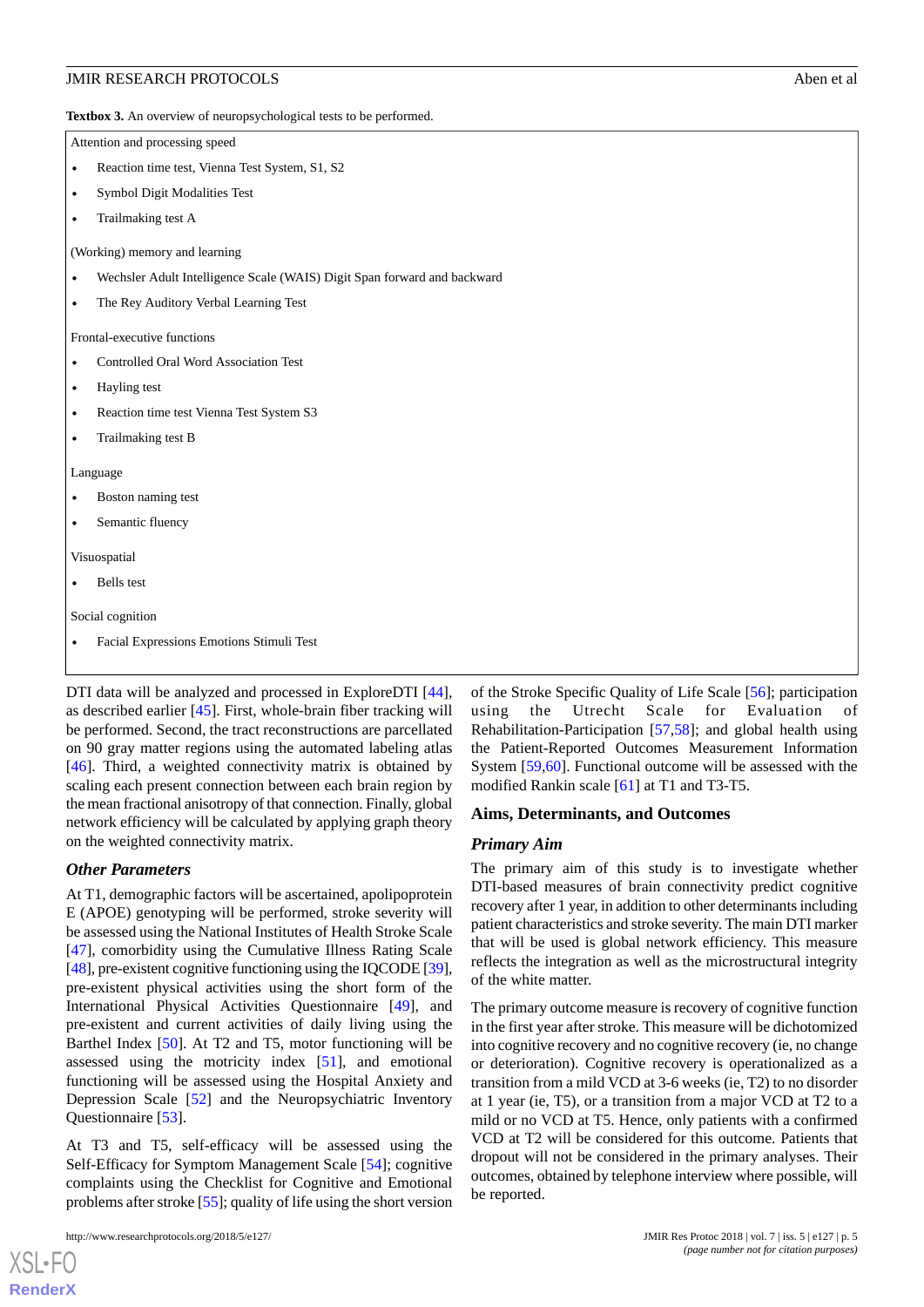The secondary outcome measure is deterioration of cognitive function, operationalized as a transition from a mild VCD at T2 to a major VCD at T5 or a transition from no VCD at T2 to a mild or a major VCD at T5. For this outcome, only patients with no or a mild VCD at T2 will be considered.

In secondary analyses, we will also address change in cognitive performance as a continuous measure, using domain T-scores. For neuropsychological tests that require writing or drawing, we will take motor functioning into account as a covariate in the analysis.

#### *Secondary Aims*

A secondary aim is to assess the relation of DTI-based measures of brain connectivity with patient-reported outcomes and functional outcome. For this aim, the main DTI marker that will be used is, again, global network efficiency.

The outcome measures are cognitive complaints, quality of life, participation, global health, and functional outcome. The first 4 outcome measures will be assessed with questionnaires at 3 months after stroke (ie, T3) and 1 year after stroke (ie, T5). The questionnaires are repeated at T5 to assess whether a change in one of these measures occurs. Functional outcome is defined by the score on the modified Rankin Scale as assessed with a telephonic interview by a trained researcher at T1, T3, T4, and T5. All patients with completed follow-up until at least T3 will be considered for this analysis. Moreover, each of the outcome measures will be compared between the cognitive impaired group and the reference group.

Another secondary aim is to assess the feasibility of an extensive work-up including cognitive assessment and DTI in daily clinical practice.

The outcome measure will be the proportion of patients that underwent an MRI scan and neuropsychological assessment within the timeframe of 3-6 weeks at T2.

[Figure 3](#page-5-0) visualizes the primary and other outcomes of the PROCRAS study and the population used in the analyses.

#### **Sample Size Calculation**

On the basis of available literature, we estimate an area under the receiver operating characteristic (ROC) curve of 0.7 for the prediction model using clinical, neuropsychological, and conventional imaging parameters, and that approximately half of the patients with a confirmed cognitive disorder will recover [[3](#page-7-3)[,6,](#page-7-4)[62\]](#page-9-18). When adding connectivity measures to this model, 200 participants are needed to detect an increase in the area under the ROC curve of 0.1 or more, with a power of 80% and an alpha of .05. As a rule of thumb, to reliably measure the weight of a predictor, at least 10 outcome events per predictor in a multivariate model are needed. This means that a maximum of 10 predictors can be used in these models. We estimate that 30% of the patients will not complete the full study procedures until T5, and that 80% of the screen-positive patients will have a confirmed cognitive disorder at T2. Therefore, we need to obtain around 300 screen-positive patients with data at T2, to obtain 200 patients with a confirmed cognitive disorder at T2 and complete follow-up until T5. We will include 1 screen-negative patient for every 5 included screen-positive patients in the reference group.

<span id="page-5-0"></span>Figure 3. Outcomes of the Prediction of Cognitive Recovery After Stroke (PROCRAS) study and the population used in the primary analysis (VCD: vascular cognitive disorder; MoCA: Montreal Cognitive Assessment).

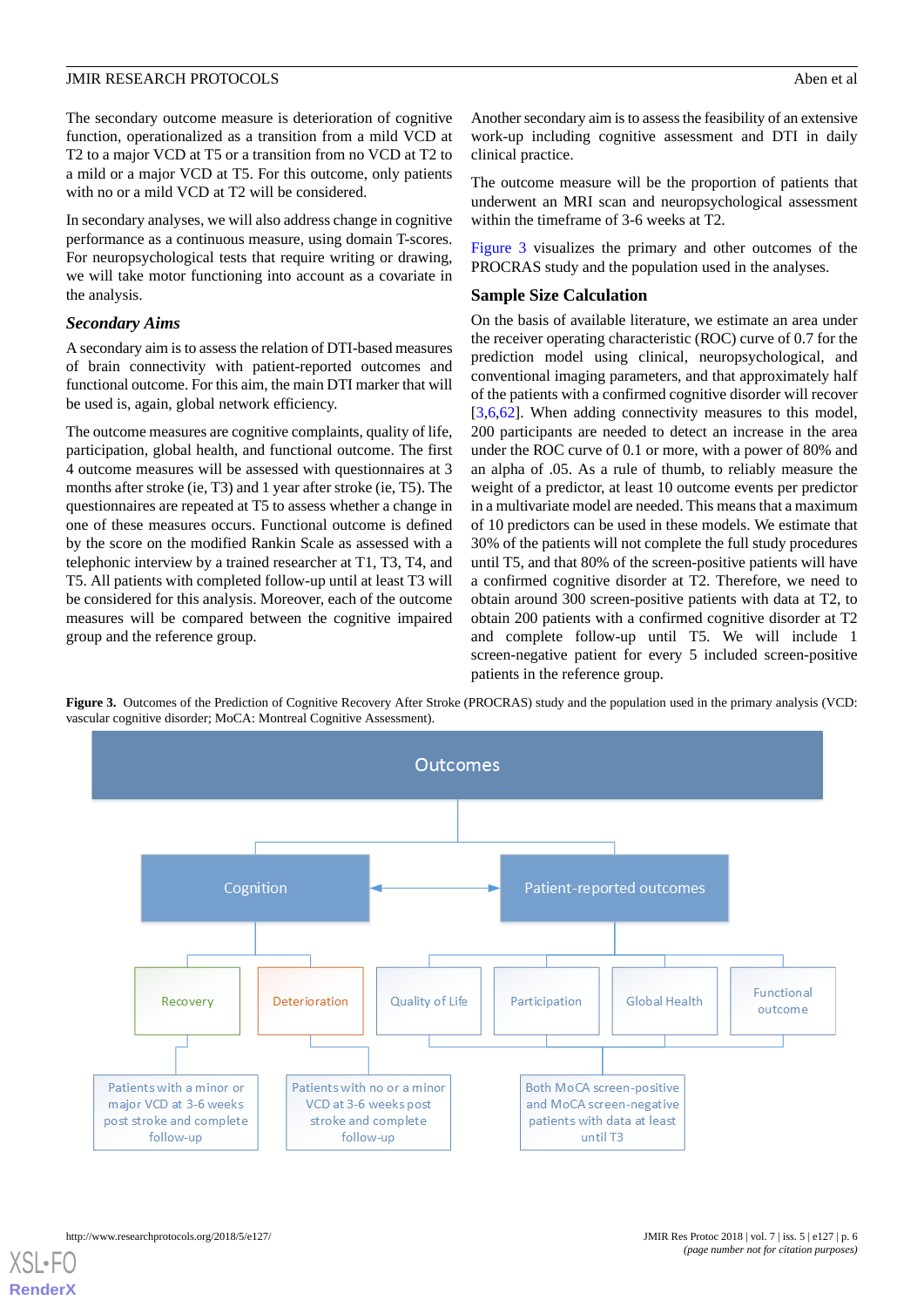## **Statistics**

First, descriptive statistics will be used. Second, to assess the additional value of DTI-based measures of brain connectivity, the 6 strongest predictors from clinical and conventional imaging parameters will be selected using univariable logistic regression with cognitive recovery as a dichotomous outcome measure. The predictive value of the multivariate model including the strongest predictors from clinical parameters and conventional imaging markers will be assessed. ROC analyses will be used to assess whether this predictive value can be improved by adding network metrics achieved from DTI. The same procedure will be performed in the prediction of the outcome measures related to the secondary aim. In the model, we will take the interval between the stroke and the assessment at T2 as covariate.

# **Regulation Statement**

The study will be conducted according to the principles of the Declaration of Helsinki (64th WMA General Assembly, Fortaleza, Brazil, October 2013) and in accordance with the Medical Research Involving Human Subjects Act (WMO).

# **Ethics Committee Approval**

The PROCRAS study was approved by the medical ethics committee of Brabant, based in Tilburg, the Netherlands. Written informed consent will be obtained from all participants.

# *Results*

At time of acceptance of this paper for publication, this study has been ongoing for 20 months. Thus far, 252 patients have provided written informed consent. Final results are expected in June 2019.

# *Discussion*

The PROCRAS study investigates whether DTI-based measures of brain connectivity predict cognitive recovery in a large stroke cohort in daily clinical practice in addition to known predictors of cognitive outcome. It adds to the existing literature because of several reasons.

First, it specifically focuses on cognitive recovery, using a selection of relevant determinants of cognitive outcome after stroke. As the mechanisms of cognitive recovery or deterioration after stroke are complex and involve multiple factors, a prediction model should incorporate each of the most important factors to provide reliable results. Moreover, by combining many of the known determinants in a large patient sample, the coherence between each of these factors can be better understood.

Second, this study combines the knowledge of different disciplines working in the stroke field, such as cognitive neuroscience, neuropsychology, and cognitive rehabilitation. Approaching VCDs from different angles may help us better understand how VCDs develop and how they continue to exist. Moreover, fundamental findings in cognitive neuroscience are not often translated in clinical practice [\[63](#page-9-19)]. If the diagnostic work-up proves to be feasible, results from this study can be implemented into clinical practice, benefitting individual stroke patients.

The study design has several limitations. First, the study focuses on a relatively specific patient group, because of several exclusion criteria. For example, patients that cannot undergo a neuropsychological examination due to severe aphasia are excluded. We have chosen to exclude patients with risk factors for a major VCI, as these patients have a low potential to show cognitive recovery. This would lower the sensitivity to find an effect. Second, this is a single-center study, which can affect generalizability of the results. Third, the timeframe of 3 weeks at T2 is rather broad. This might result in more patient variation, as patients show most recovery in the first weeks after stroke [[64](#page-9-20)[-66](#page-10-0)]. However, this timeframe of 3 weeks has been chosen for pragmatic reasons. At this point in time, information on the potential of cognitive recovery would help to make decisions in stroke rehabilitation.

In summary, the results of the PROCRAS study will support individualized PROCRAS. The results of this study may help in the psychoeducation of patients, they may add value to rehabilitation programs in setting realistic and attainable therapeutic goals, and they may help to anticipate the need for support.

# **Acknowledgments**

Funding was obtained through ZonMW as part of the "TopZorg" project in 2015 (grant # 842003011).The PROCRAS study group includes the following investigators: the authors of this manuscript and Ben PW Jansen, Neurologist, Department of Neurology, Elisabeth Tweesteden Hospital, Tilburg; Linda Luijten, Resident Neurology, Department of Neurology, Elisabeth Tweesteden Hospital, Tilburg; Judith Smetsers, Psychologist, Department of Neurology, Elisabeth Tweesteden Hospital, Tilburg; Peter van de Sande, Clinical Neuropsychologist, Department of Medical Psychology, Elisabeth Tweesteden Hospital, Tilburg; Olga Wallis, Clinical Neuropsychologist in Training, Department of Medical Psychology, Elisabeth Tweesteden Hospital, Tilburg; Monique de Groot, Clinical Chemist, Department of Clinical Chemistry, Elisabeth Tweesteden Hospital, Tilburg; Bernadette S Jakobs, Clinical Chemist, Department of Clinical Chemistry, Elisabeth Tweesteden Hospital, Tilburg; and Hugo Kuijf, Computer Scientist, Department of Radiology, University Medical Center Utrecht, Utrecht.

# **Authors' Contributions**

PLMdK, JMS, JMAV, and GJB designed the study and obtained funding. HPA coordinates the study, manages the study and data collection, and wrote the first drafts of the manuscript. PLMdK, JMS, JMAV, and GJB provided comments on the first drafts of this manuscript. All authors read, commented on, and approved the final draft of this manuscript.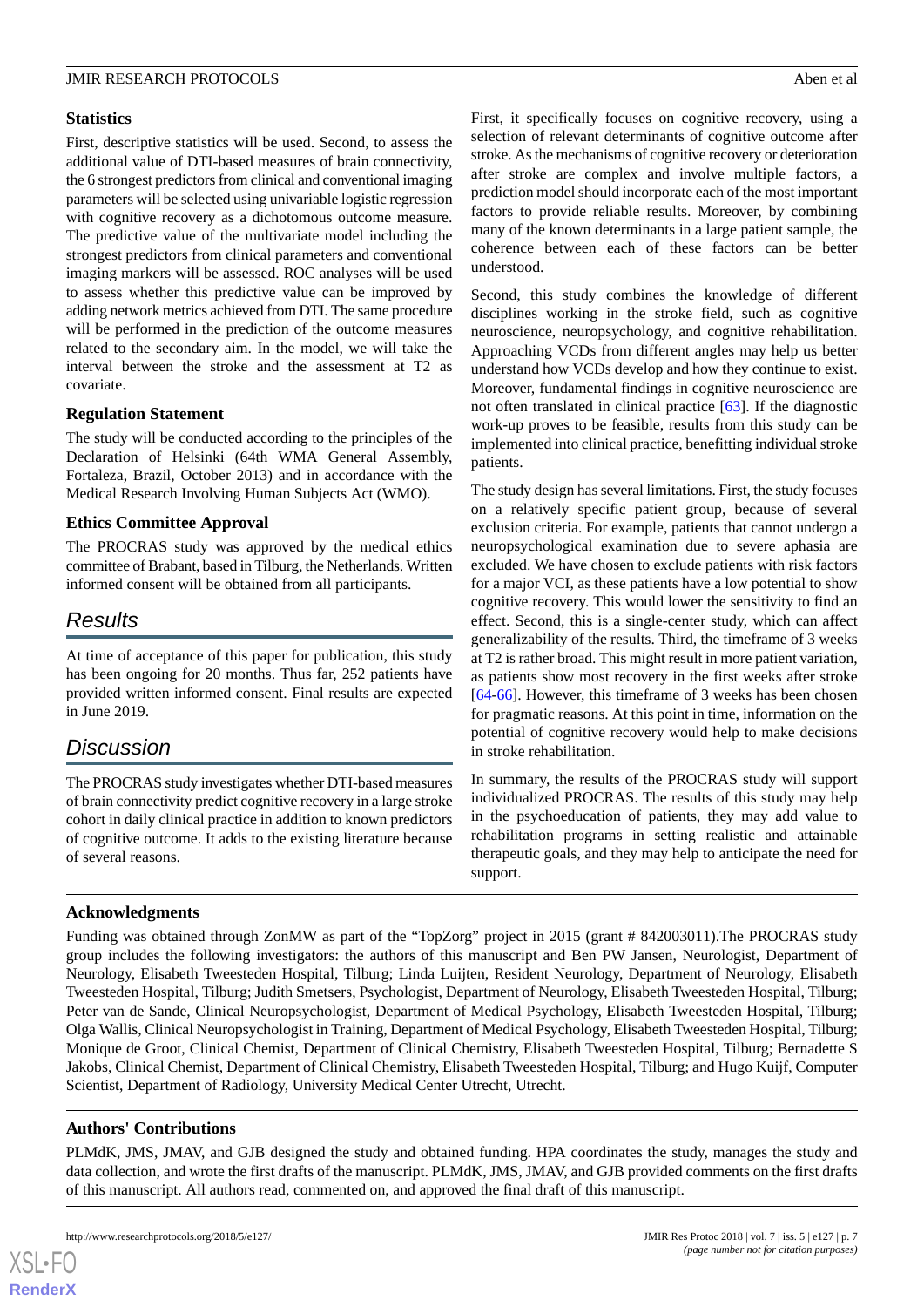# **Conflicts of Interest**

None declared.

## <span id="page-7-0"></span>**References**

- <span id="page-7-1"></span>1. Thrift AG, Cadilhac DA, Thayabaranathan T, Howard G, Howard VJ, Rothwell PM, et al. Global stroke statistics. Int J Stroke 2014 Jan;9(1):6-18. [doi: [10.1111/ijs.12245](http://dx.doi.org/10.1111/ijs.12245)] [Medline: [24350870\]](http://www.ncbi.nlm.nih.gov/entrez/query.fcgi?cmd=Retrieve&db=PubMed&list_uids=24350870&dopt=Abstract)
- <span id="page-7-3"></span>2. Nys GM, van Zandvoort MJ, de Kort PL, Jansen BP, de Haan EH, Kappelle LJ. Cognitive disorders in acute stroke: prevalence and clinical determinants. Cerebrovasc Dis 2007;23(5-6):408-416. [doi: [10.1159/000101464](http://dx.doi.org/10.1159/000101464)] [Medline: [17406110\]](http://www.ncbi.nlm.nih.gov/entrez/query.fcgi?cmd=Retrieve&db=PubMed&list_uids=17406110&dopt=Abstract)
- 3. Nys GM, Van Zandvoort MJ, De Kort PL, Jansen BP, Van der Worp HB, Kappelle LJ, et al. Domain-specific cognitive recovery after first-ever stroke: a follow-up study of 111 cases. J Int Neuropsychol Soc 2005 Nov;11(7):795-806. [Medline: [16519259](http://www.ncbi.nlm.nih.gov/entrez/query.fcgi?cmd=Retrieve&db=PubMed&list_uids=16519259&dopt=Abstract)]
- <span id="page-7-2"></span>4. Linden T, Samuelsson H, Skoog I, Blomstrand C. Visual neglect and cognitive impairment in elderly patients late after stroke. Acta Neurol Scand 2005 Mar;111(3):163-168. [doi: [10.1111/j.1600-0404.2005.00391.x\]](http://dx.doi.org/10.1111/j.1600-0404.2005.00391.x) [Medline: [15691284\]](http://www.ncbi.nlm.nih.gov/entrez/query.fcgi?cmd=Retrieve&db=PubMed&list_uids=15691284&dopt=Abstract)
- <span id="page-7-4"></span>5. Rasquin SM, Verhey FR, Lousberg R, Winkens I, Lodder J. Vascular cognitive disorders: memory, mental speed and cognitive flexibility after stroke. J Neurol Sci 2002 Nov 15;203-204:115-119. [Medline: [12417368\]](http://www.ncbi.nlm.nih.gov/entrez/query.fcgi?cmd=Retrieve&db=PubMed&list_uids=12417368&dopt=Abstract)
- <span id="page-7-5"></span>6. Hachinski V, Iadecola C, Petersen RC, Breteler MM, Nyenhuis DL, Black SE, et al. National Institute of Neurological Disorders and Stroke-Canadian Stroke Network vascular cognitive impairment harmonization standards. Stroke 2006 Sep;37(9):2220-2241 [[FREE Full text](http://stroke.ahajournals.org/cgi/pmidlookup?view=long&pmid=16917086)] [doi: [10.1161/01.STR.0000237236.88823.47](http://dx.doi.org/10.1161/01.STR.0000237236.88823.47)] [Medline: [16917086\]](http://www.ncbi.nlm.nih.gov/entrez/query.fcgi?cmd=Retrieve&db=PubMed&list_uids=16917086&dopt=Abstract)
- 7. Savva GM, Stephan BC, Alzheimer's Society Vascular Dementia Systematic Review Group. Epidemiological studies of the effect of stroke on incident dementia: a systematic review. Stroke 2010 Jan;41(1):e41-e46 [\[FREE Full text\]](http://stroke.ahajournals.org/cgi/pmidlookup?view=long&pmid=19910553) [doi: [10.1161/STROKEAHA.109.559880\]](http://dx.doi.org/10.1161/STROKEAHA.109.559880) [Medline: [19910553\]](http://www.ncbi.nlm.nih.gov/entrez/query.fcgi?cmd=Retrieve&db=PubMed&list_uids=19910553&dopt=Abstract)
- <span id="page-7-6"></span>8. Portegies ML, Wolters FJ, Hofman A, Ikram MK, Koudstaal PJ, Ikram MA. Prestroke vascular pathology and the risk of recurrent stroke and poststroke dementia. Stroke 2016 Dec;47(8):2119-2122 [[FREE Full text\]](http://stroke.ahajournals.org/cgi/pmidlookup?view=long&pmid=27418596) [doi: [10.1161/STROKEAHA.116.014094\]](http://dx.doi.org/10.1161/STROKEAHA.116.014094) [Medline: [27418596\]](http://www.ncbi.nlm.nih.gov/entrez/query.fcgi?cmd=Retrieve&db=PubMed&list_uids=27418596&dopt=Abstract)
- <span id="page-7-7"></span>9. Pendlebury ST, Rothwell PM. Prevalence, incidence, and factors associated with pre-stroke and post-stroke dementia: a systematic review and meta-analysis. Lancet Neurol 2009 Nov;8(11):1006-1018. [doi: [10.1016/S1474-4422\(09\)70236-4](http://dx.doi.org/10.1016/S1474-4422(09)70236-4)] [Medline: [19782001](http://www.ncbi.nlm.nih.gov/entrez/query.fcgi?cmd=Retrieve&db=PubMed&list_uids=19782001&dopt=Abstract)]
- 10. Barker-Collo S, Feigin VL, Parag V, Lawes CM, Senior H. Auckland Stroke Outcomes Study. Part 2: cognition and functional outcomes 5 years poststroke. Neurology 2010 Nov 02;75(18):1608-1616. [doi: [10.1212/WNL.0b013e3181fb44c8\]](http://dx.doi.org/10.1212/WNL.0b013e3181fb44c8) [Medline: [21041784](http://www.ncbi.nlm.nih.gov/entrez/query.fcgi?cmd=Retrieve&db=PubMed&list_uids=21041784&dopt=Abstract)]
- 11. Planton M, Peiffer S, Albucher JF, Barbeau EJ, Tardy J, Pastor J, et al. Neuropsychological outcome after a first symptomatic ischaemic stroke with 'good recovery'. Eur J Neurol 2012 Feb;19(2):212-219. [doi: [10.1111/j.1468-1331.2011.03450.x](http://dx.doi.org/10.1111/j.1468-1331.2011.03450.x)] [Medline: [21631652](http://www.ncbi.nlm.nih.gov/entrez/query.fcgi?cmd=Retrieve&db=PubMed&list_uids=21631652&dopt=Abstract)]
- <span id="page-7-8"></span>12. van der Zwaluw CS, Valentijn SA, Nieuwenhuis-Mark R, Rasquin SM, van Heugten CM. Cognitive functioning in the acute phase poststroke: a predictor of discharge destination? J Stroke Cerebrovasc Dis 2011 Nov;20(6):549-555. [doi: [10.1016/j.jstrokecerebrovasdis.2010.03.009](http://dx.doi.org/10.1016/j.jstrokecerebrovasdis.2010.03.009)] [Medline: [20833083](http://www.ncbi.nlm.nih.gov/entrez/query.fcgi?cmd=Retrieve&db=PubMed&list_uids=20833083&dopt=Abstract)]
- <span id="page-7-9"></span>13. Wagle J, Farner L, Flekkøy K, Bruun Wyller T, Sandvik L, Fure B, et al. Early post-stroke cognition in stroke rehabilitation patients predicts functional outcome at 13 months. Dement Geriatr Cogn Disord 2011;31(5):379-387. [doi: [10.1159/000328970\]](http://dx.doi.org/10.1159/000328970) [Medline: [21720162\]](http://www.ncbi.nlm.nih.gov/entrez/query.fcgi?cmd=Retrieve&db=PubMed&list_uids=21720162&dopt=Abstract)
- 14. Barker-Collo S, Feigin V. The impact of neuropsychological deficits on functional stroke outcomes. Neuropsychol Rev 2006 Jun;16(2):53-64. [doi: [10.1007/s11065-006-9007-5](http://dx.doi.org/10.1007/s11065-006-9007-5)] [Medline: [16967344\]](http://www.ncbi.nlm.nih.gov/entrez/query.fcgi?cmd=Retrieve&db=PubMed&list_uids=16967344&dopt=Abstract)
- 15. Klimkowicz-Mrowiec A, Dziedzic T, Słowik A, Szczudlik A. Predictors of poststroke dementia: results of a hospital-based study in poland. Dement Geriatr Cogn Disord 2006;21(5-6):328-334. [doi: [10.1159/000091788\]](http://dx.doi.org/10.1159/000091788) [Medline: [16508296](http://www.ncbi.nlm.nih.gov/entrez/query.fcgi?cmd=Retrieve&db=PubMed&list_uids=16508296&dopt=Abstract)]
- 16. Sachdev PS, Chen X, Joscelyne A, Wen W, Altendorf A, Brodaty H. Hippocampal size and dementia in stroke patients: the Sydney stroke study. J Neurol Sci 2007 Sep 15;260(1-2):71-77. [doi: [10.1016/j.jns.2007.04.006\]](http://dx.doi.org/10.1016/j.jns.2007.04.006) [Medline: [17482210](http://www.ncbi.nlm.nih.gov/entrez/query.fcgi?cmd=Retrieve&db=PubMed&list_uids=17482210&dopt=Abstract)]
- 17. Stebbins GT, Nyenhuis DL, Wang C, Cox JL, Freels S, Bangen K, et al. Gray matter atrophy in patients with ischemic stroke with cognitive impairment. Stroke 2008 Mar;39(3):785-793 [[FREE Full text\]](http://stroke.ahajournals.org/cgi/pmidlookup?view=long&pmid=18258824) [doi: [10.1161/STROKEAHA.107.507392\]](http://dx.doi.org/10.1161/STROKEAHA.107.507392) [Medline: [18258824](http://www.ncbi.nlm.nih.gov/entrez/query.fcgi?cmd=Retrieve&db=PubMed&list_uids=18258824&dopt=Abstract)]
- 18. Tay SY, Ampil ER, Chen CP, Auchus AP. The relationship between homocysteine, cognition and stroke subtypes in acute stroke. J Neurol Sci 2006 Dec 01;250(1-2):58-61. [doi: [10.1016/j.jns.2006.06.028\]](http://dx.doi.org/10.1016/j.jns.2006.06.028) [Medline: [16935307\]](http://www.ncbi.nlm.nih.gov/entrez/query.fcgi?cmd=Retrieve&db=PubMed&list_uids=16935307&dopt=Abstract)
- 19. Mok VC, Wong A, Lam WW, Fan YH, Tang WK, Kwok T, et al. Cognitive impairment and functional outcome after stroke associated with small vessel disease. J Neurol Neurosurg Psychiatry 2004 Apr;75(4):560-566 [\[FREE Full text\]](http://jnnp.bmj.com/cgi/pmidlookup?view=long&pmid=15026497) [Medline: [15026497](http://www.ncbi.nlm.nih.gov/entrez/query.fcgi?cmd=Retrieve&db=PubMed&list_uids=15026497&dopt=Abstract)]
- 20. Munsch F, Sagnier S, Asselineau J, Bigourdan A, Guttmann CR, Debruxelles S, et al. Stroke location is an independent predictor of cognitive outcome. Stroke 2016 Jan;47(1):66-73 [\[FREE Full text\]](http://stroke.ahajournals.org/cgi/pmidlookup?view=long&pmid=26585396) [doi: [10.1161/STROKEAHA.115.011242](http://dx.doi.org/10.1161/STROKEAHA.115.011242)] [Medline: [26585396](http://www.ncbi.nlm.nih.gov/entrez/query.fcgi?cmd=Retrieve&db=PubMed&list_uids=26585396&dopt=Abstract)]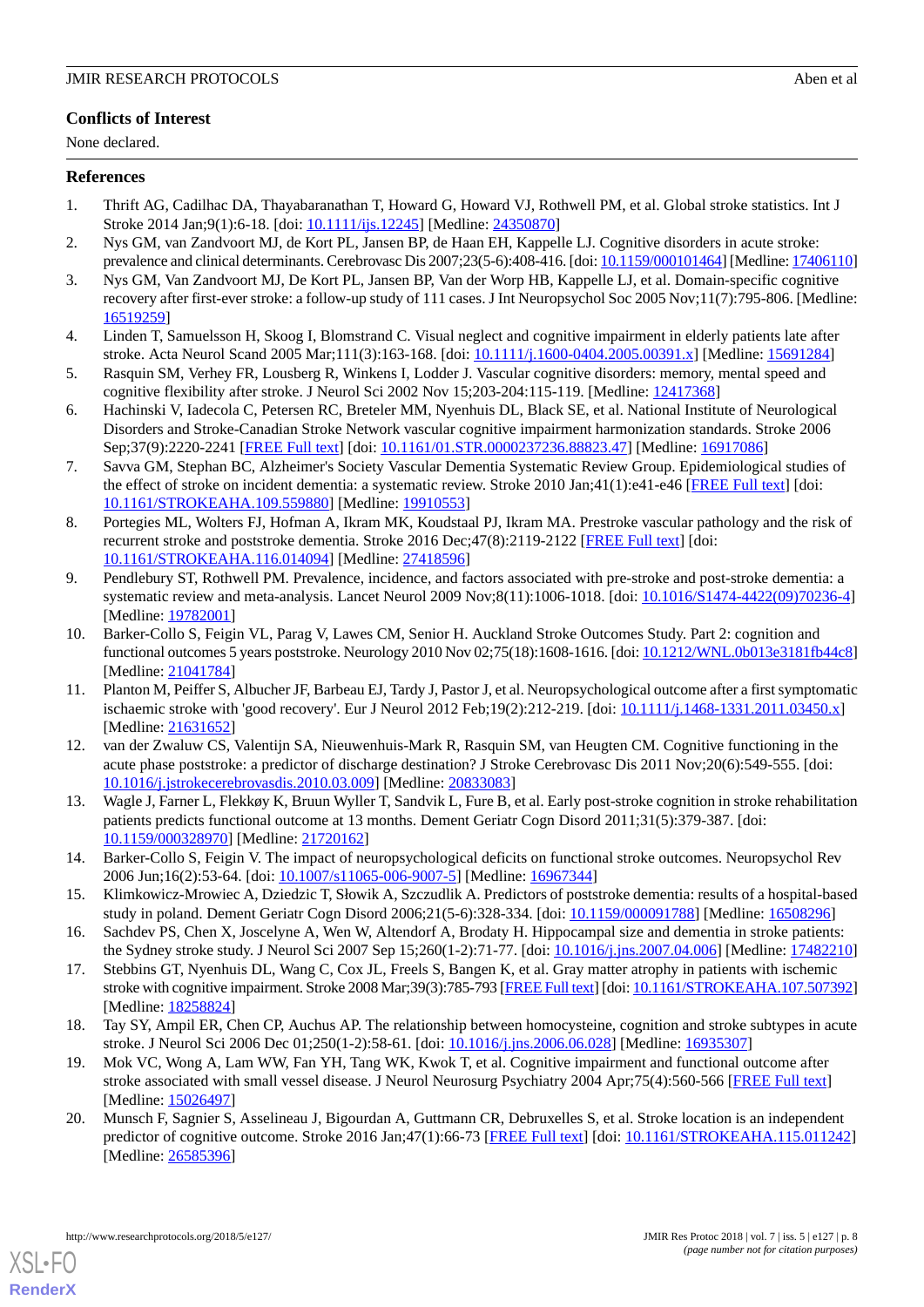- <span id="page-8-0"></span>21. Corbetta M, Ramsey L, Callejas A, Baldassarre A, Hacker CD, Siegel JS, et al. Common behavioral clusters and subcortical anatomy in stroke. Neuron 2015 Mar 04;85(5):927-941 [[FREE Full text](https://linkinghub.elsevier.com/retrieve/pii/S0896-6273(15)00142-7)] [doi: [10.1016/j.neuron.2015.02.027](http://dx.doi.org/10.1016/j.neuron.2015.02.027)] [Medline: [25741721](http://www.ncbi.nlm.nih.gov/entrez/query.fcgi?cmd=Retrieve&db=PubMed&list_uids=25741721&dopt=Abstract)]
- <span id="page-8-2"></span><span id="page-8-1"></span>22. Hochstenbach JB, den OR, Mulder TW. Cognitive recovery after stroke: a 2-year follow-up. Arch Phys Med Rehabil 2003 Oct;84(10):1499-1504. [Medline: [14586918](http://www.ncbi.nlm.nih.gov/entrez/query.fcgi?cmd=Retrieve&db=PubMed&list_uids=14586918&dopt=Abstract)]
- 23. Patel M, Coshall C, Rudd AG, Wolfe CD. Natural history of cognitive impairment after stroke and factors associated with its recovery. Clin Rehabil 2003 Mar;17(2):158-166. [doi: [10.1191/0269215503cr596oa](http://dx.doi.org/10.1191/0269215503cr596oa)] [Medline: [12625656](http://www.ncbi.nlm.nih.gov/entrez/query.fcgi?cmd=Retrieve&db=PubMed&list_uids=12625656&dopt=Abstract)]
- <span id="page-8-3"></span>24. Robinson RG, Jorge RE. Post-Stroke Depression: A Review. Am J Psychiatry 2016 Mar 01;173(3):221-231. [doi: [10.1176/appi.ajp.2015.15030363\]](http://dx.doi.org/10.1176/appi.ajp.2015.15030363) [Medline: [26684921](http://www.ncbi.nlm.nih.gov/entrez/query.fcgi?cmd=Retrieve&db=PubMed&list_uids=26684921&dopt=Abstract)]
- <span id="page-8-4"></span>25. Mikami K, Jorge RE, Moser DJ, Jang M, Robinson RG. Incident apathy during the first year after stroke and its effect on physical and cognitive recovery. Am J Geriatr Psychiatry 2013 Sep;21(9):848-854. [doi: [10.1016/j.jagp.2013.03.012\]](http://dx.doi.org/10.1016/j.jagp.2013.03.012) [Medline: [23831176](http://www.ncbi.nlm.nih.gov/entrez/query.fcgi?cmd=Retrieve&db=PubMed&list_uids=23831176&dopt=Abstract)]
- <span id="page-8-5"></span>26. Lim JS, Kang DW. Stroke Connectome and its implications for cognitive and behavioral sequela of stroke. J Stroke 2015 Sep;17(3):256-267 [[FREE Full text](https://dx.doi.org/10.5853/jos.2015.17.3.256)] [doi: [10.5853/jos.2015.17.3.256](http://dx.doi.org/10.5853/jos.2015.17.3.256)] [Medline: [26437992](http://www.ncbi.nlm.nih.gov/entrez/query.fcgi?cmd=Retrieve&db=PubMed&list_uids=26437992&dopt=Abstract)]
- <span id="page-8-6"></span>27. Horn U, Grothe M, Lotze M. MRI biomarkers for hand-motor outcome prediction and therapy monitoring following stroke. Neural Plast 2016;2016:9265621 [[FREE Full text\]](https://dx.doi.org/10.1155/2016/9265621) [doi: [10.1155/2016/9265621](http://dx.doi.org/10.1155/2016/9265621)] [Medline: [27747108](http://www.ncbi.nlm.nih.gov/entrez/query.fcgi?cmd=Retrieve&db=PubMed&list_uids=27747108&dopt=Abstract)]
- <span id="page-8-7"></span>28. Philips GR, Daly JJ, Príncipe JC. Topographical measures of functional connectivity as biomarkers for post-stroke motor recovery. J Neuroeng Rehabil 2017 Jul 06;14(1):67 [\[FREE Full text](https://jneuroengrehab.biomedcentral.com/articles/10.1186/s12984-017-0277-3)] [doi: [10.1186/s12984-017-0277-3](http://dx.doi.org/10.1186/s12984-017-0277-3)] [Medline: [28683745\]](http://www.ncbi.nlm.nih.gov/entrez/query.fcgi?cmd=Retrieve&db=PubMed&list_uids=28683745&dopt=Abstract)
- 29. Reijmer YD, Fotiadis P, Martinez-Ramirez S, Salat DH, Schultz A, Shoamanesh A, et al. Structural network alterations and neurological dysfunction in cerebral amyloid angiopathy. Brain 2015 Jan;138(Pt 1):179-188 [\[FREE Full text\]](http://europepmc.org/abstract/MED/25367025) [doi: [10.1093/brain/awu316\]](http://dx.doi.org/10.1093/brain/awu316) [Medline: [25367025](http://www.ncbi.nlm.nih.gov/entrez/query.fcgi?cmd=Retrieve&db=PubMed&list_uids=25367025&dopt=Abstract)]
- 30. Reijmer YD, Freeze WM, Leemans A, Biessels GJ, Utrecht Vascular Cognitive Impairment Study Group. The effect of lacunar infarcts on white matter tract integrity. Stroke 2013 Jul;44(7):2019-2021 [[FREE Full text\]](http://stroke.ahajournals.org/cgi/pmidlookup?view=long&pmid=23686971) [doi: [10.1161/STROKEAHA.113.001321\]](http://dx.doi.org/10.1161/STROKEAHA.113.001321) [Medline: [23686971\]](http://www.ncbi.nlm.nih.gov/entrez/query.fcgi?cmd=Retrieve&db=PubMed&list_uids=23686971&dopt=Abstract)
- <span id="page-8-8"></span>31. Tuladhar AM, van Dijk E, Zwiers MP, van Norden AG, de Laat KF, Shumskaya E, et al. Structural network connectivity and cognition in cerebral small vessel disease. Hum Brain Mapp 2016 Jan;37(1):300-310. [doi: [10.1002/hbm.23032\]](http://dx.doi.org/10.1002/hbm.23032) [Medline: [26466741](http://www.ncbi.nlm.nih.gov/entrez/query.fcgi?cmd=Retrieve&db=PubMed&list_uids=26466741&dopt=Abstract)]
- <span id="page-8-9"></span>32. Reijmer YD, Leemans A, Brundel M, Kappelle LJ, Biessels GJ, Utrecht Vascular Cognitive Impairment Study Group. Disruption of the cerebral white matter network is related to slowing of information processing speed in patients with type 2 diabetes. Diabetes 2013 Jun;62(6):2112-2115 [\[FREE Full text](http://diabetes.diabetesjournals.org/cgi/pmidlookup?view=long&pmid=23349494)] [doi: [10.2337/db12-1644](http://dx.doi.org/10.2337/db12-1644)] [Medline: [23349494](http://www.ncbi.nlm.nih.gov/entrez/query.fcgi?cmd=Retrieve&db=PubMed&list_uids=23349494&dopt=Abstract)]
- <span id="page-8-11"></span><span id="page-8-10"></span>33. Yun R, Lin CC, Wu S, Huang CC, Lin CP, Chao YP. A prediction model for cognitive performance in health ageing using diffusion tensor imaging with graph theory. Conf Proc IEEE Eng Med Biol Soc 2013;2013:527-530. [doi: [10.1109/EMBC.2013.6609553](http://dx.doi.org/10.1109/EMBC.2013.6609553)] [Medline: [24109740\]](http://www.ncbi.nlm.nih.gov/entrez/query.fcgi?cmd=Retrieve&db=PubMed&list_uids=24109740&dopt=Abstract)
- <span id="page-8-12"></span>34. Santarnecchi E, Rossi S, Rossi A. The smarter, the stronger: intelligence level correlates with brain resilience to systematic insults. Cortex 2015 Mar;64:293-309. [doi: [10.1016/j.cortex.2014.11.005\]](http://dx.doi.org/10.1016/j.cortex.2014.11.005) [Medline: [25569764](http://www.ncbi.nlm.nih.gov/entrez/query.fcgi?cmd=Retrieve&db=PubMed&list_uids=25569764&dopt=Abstract)]
- <span id="page-8-13"></span>35. Kuceyeski A, Navi BB, Kamel H, Raj A, Relkin N, Toglia J, et al. Structural connectome disruption at baseline predicts 6-months post-stroke outcome. Hum Brain Mapp 2016 Dec;37(7):2587-2601 [\[FREE Full text\]](http://europepmc.org/abstract/MED/27016287) [doi: [10.1002/hbm.23198](http://dx.doi.org/10.1002/hbm.23198)] [Medline: [27016287](http://www.ncbi.nlm.nih.gov/entrez/query.fcgi?cmd=Retrieve&db=PubMed&list_uids=27016287&dopt=Abstract)]
- <span id="page-8-14"></span>36. Dacosta-Aguayo R, Graña M, Fernández-Andújar M, López-Cancio E, Cáceres C, Bargalló N, et al. Structural integrity of the contralesional hemisphere predicts cognitive impairment in ischemic stroke at three months. PLoS One 2014;9(1):e86119 [[FREE Full text](http://dx.plos.org/10.1371/journal.pone.0086119)] [doi: [10.1371/journal.pone.0086119](http://dx.doi.org/10.1371/journal.pone.0086119)] [Medline: [24475078](http://www.ncbi.nlm.nih.gov/entrez/query.fcgi?cmd=Retrieve&db=PubMed&list_uids=24475078&dopt=Abstract)]
- <span id="page-8-15"></span>37. Horstmann S, Rizos T, Rauch G, Arden C, Veltkamp R. Feasibility of the Montreal Cognitive Assessment in acute stroke patients. Eur J Neurol 2014 Nov; 21(11): 1387-1393. [doi: [10.1111/ene.12505](http://dx.doi.org/10.1111/ene.12505)] [Medline: [25040216](http://www.ncbi.nlm.nih.gov/entrez/query.fcgi?cmd=Retrieve&db=PubMed&list_uids=25040216&dopt=Abstract)]
- <span id="page-8-16"></span>38. Nasreddine ZS, Phillips NA, Bédirian V, Charbonneau S, Whitehead V, Collin I, et al. The Montreal Cognitive Assessment, MoCA: a brief screening tool for mild cognitive impairment. J Am Geriatr Soc 2005 Apr;53(4):695-699. [doi: [10.1111/j.1532-5415.2005.53221.x\]](http://dx.doi.org/10.1111/j.1532-5415.2005.53221.x) [Medline: [15817019\]](http://www.ncbi.nlm.nih.gov/entrez/query.fcgi?cmd=Retrieve&db=PubMed&list_uids=15817019&dopt=Abstract)
- <span id="page-8-17"></span>39. Jorm AF, Jacomb PA. The Informant Questionnaire on Cognitive Decline in the Elderly (IQCODE): socio-demographic correlates, reliability, validity and some norms. Psychol Med 1989 Nov;19(4):1015-1022. [Medline: [2594878](http://www.ncbi.nlm.nih.gov/entrez/query.fcgi?cmd=Retrieve&db=PubMed&list_uids=2594878&dopt=Abstract)]
- <span id="page-8-18"></span>40. Sachdev P, Kalaria R, O'Brien J, Skoog I, Alladi S, Black S, Internationlal Society for Vascular Behavioral and Cognitive Disorders. Diagnostic criteria for vascular cognitive disorders: a VASCOG statement. Alzheimer Dis Assoc Disord 2014;28(3):206-218 [[FREE Full text](http://europepmc.org/abstract/MED/24632990)] [doi: [10.1097/WAD.0000000000000034](http://dx.doi.org/10.1097/WAD.0000000000000034)] [Medline: [24632990\]](http://www.ncbi.nlm.nih.gov/entrez/query.fcgi?cmd=Retrieve&db=PubMed&list_uids=24632990&dopt=Abstract)
- <span id="page-8-19"></span>41. Ferber S, Karnath HO. How to assess spatial neglect--line bisection or cancellation tasks? J Clin Exp Neuropsychol 2001 Oct;23(5):599-607. [doi: [10.1076/jcen.23.5.599.1243\]](http://dx.doi.org/10.1076/jcen.23.5.599.1243) [Medline: [11778637\]](http://www.ncbi.nlm.nih.gov/entrez/query.fcgi?cmd=Retrieve&db=PubMed&list_uids=11778637&dopt=Abstract)
- 42. Heinen R, Bouvy WH, Mendrik AM, Viergever MA, Biessels GJ, de Bresser J. Robustness of automated methods for brain volume measurements across different MRI field strengths. PLoS One 2016;11(10):e0165719 [\[FREE Full text\]](http://dx.plos.org/10.1371/journal.pone.0165719) [doi: [10.1371/journal.pone.0165719\]](http://dx.doi.org/10.1371/journal.pone.0165719) [Medline: [27798694](http://www.ncbi.nlm.nih.gov/entrez/query.fcgi?cmd=Retrieve&db=PubMed&list_uids=27798694&dopt=Abstract)]
- 43. de Bresser J, Portegies MP, Leemans A, Biessels GJ, Kappelle LJ, Viergever MA. A comparison of MR based segmentation methods for measuring brain atrophy progression. Neuroimage 2011 Jan 15;54(2):760-768. [doi: [10.1016/j.neuroimage.2010.09.060\]](http://dx.doi.org/10.1016/j.neuroimage.2010.09.060) [Medline: [20888923\]](http://www.ncbi.nlm.nih.gov/entrez/query.fcgi?cmd=Retrieve&db=PubMed&list_uids=20888923&dopt=Abstract)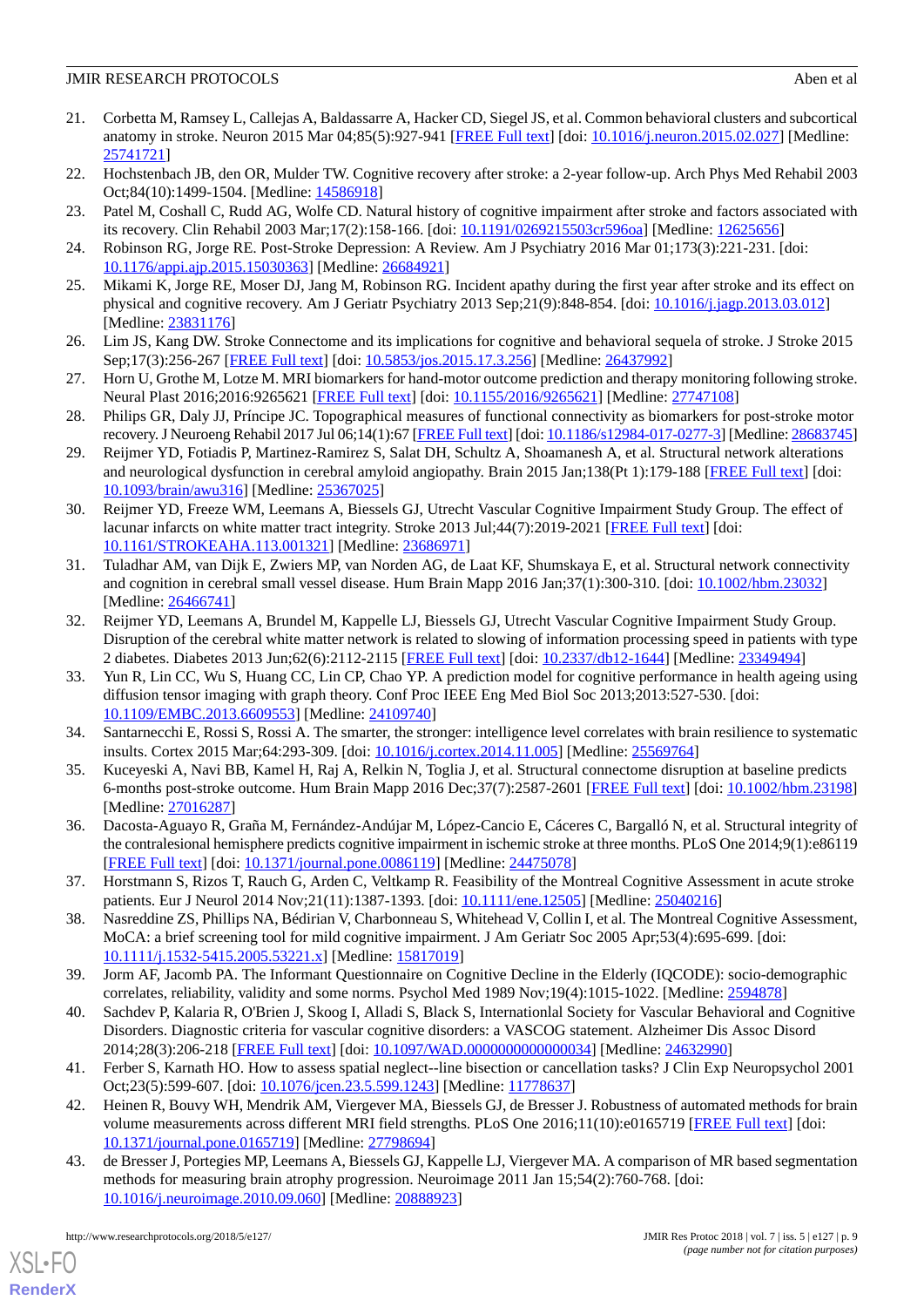- <span id="page-9-0"></span>44. Leemans A, Jeurissen B, Sijbers J, Jones DK. ExploreDTI: a graphical toolbox for processing, analyzing, and visualizing diffusion MR data. 2009 Presented at: 17th Annual Meeting of International Society of Magnetic Resonance in Medicine; 2009; Hawaii, USA.
- <span id="page-9-1"></span>45. Reijmer YD, Leemans A, Caeyenberghs K, Heringa SM, Koek HL, Biessels GJ, Utrecht Vascular Cognitive Impairment Study Group. Disruption of cerebral networks and cognitive impairment in Alzheimer disease. Neurology 2013 Apr 09;80(15):1370-1377. [doi: [10.1212/WNL.0b013e31828c2ee5\]](http://dx.doi.org/10.1212/WNL.0b013e31828c2ee5) [Medline: [23486876](http://www.ncbi.nlm.nih.gov/entrez/query.fcgi?cmd=Retrieve&db=PubMed&list_uids=23486876&dopt=Abstract)]
- <span id="page-9-2"></span>46. Tzourio-Mazoyer N, Landeau B, Papathanassiou D, Crivello F, Etard O, Delcroix N, et al. Automated anatomical labeling of activations in SPM using a macroscopic anatomical parcellation of the MNI MRI single-subject brain. Neuroimage 2002 Jan;15(1):273-289. [doi: [10.1006/nimg.2001.0978\]](http://dx.doi.org/10.1006/nimg.2001.0978) [Medline: [11771995](http://www.ncbi.nlm.nih.gov/entrez/query.fcgi?cmd=Retrieve&db=PubMed&list_uids=11771995&dopt=Abstract)]
- <span id="page-9-4"></span><span id="page-9-3"></span>47. Brott T, Adams Jr HP, Olinger CP, Marler JR, Barsan WG, Biller J, et al. Measurements of acute cerebral infarction: a clinical examination scale. Stroke 1989 Jul;20(7):864-870 [\[FREE Full text\]](http://stroke.ahajournals.org/cgi/pmidlookup?view=long&pmid=2749846) [Medline: [2749846\]](http://www.ncbi.nlm.nih.gov/entrez/query.fcgi?cmd=Retrieve&db=PubMed&list_uids=2749846&dopt=Abstract)
- <span id="page-9-5"></span>48. Linn BS, Linn MW, Gurel L. Cumulative illness rating scale. J Am Geriatr Soc 1968 May;16(5):622-626. [Medline: [5646906\]](http://www.ncbi.nlm.nih.gov/entrez/query.fcgi?cmd=Retrieve&db=PubMed&list_uids=5646906&dopt=Abstract)
- <span id="page-9-6"></span>49. Craig CL, Marshall AL, Sjöström M, Bauman AE, Booth ML, Ainsworth BE, et al. International physical activity questionnaire: 12-country reliability and validity. Med Sci Sports Exerc 2003 Aug;35(8):1381-1395. [doi: [10.1249/01.MSS.0000078924.61453.FB](http://dx.doi.org/10.1249/01.MSS.0000078924.61453.FB)] [Medline: [12900694\]](http://www.ncbi.nlm.nih.gov/entrez/query.fcgi?cmd=Retrieve&db=PubMed&list_uids=12900694&dopt=Abstract)
- <span id="page-9-7"></span>50. Mahoney F, Barthel D. Functional evaluation: the Barthel Index. Md State Med J 1965 Feb;14:61-65. [Medline: [14258950](http://www.ncbi.nlm.nih.gov/entrez/query.fcgi?cmd=Retrieve&db=PubMed&list_uids=14258950&dopt=Abstract)]
- <span id="page-9-8"></span>51. Demeurisse G, Demol O, Robaye E. Motor evaluation in vascular hemiplegia. Eur Neurol 1980;19(6):382-389. [doi: [10.1159/000115178\]](http://dx.doi.org/10.1159/000115178) [Medline: [7439211\]](http://www.ncbi.nlm.nih.gov/entrez/query.fcgi?cmd=Retrieve&db=PubMed&list_uids=7439211&dopt=Abstract)
- <span id="page-9-9"></span>52. Spinhoven P, Ormel J, Sloekers PP, Kempen GI, Speckens AE, Van Hemert AM. A validation study of the Hospital Anxiety and Depression Scale (HADS) in different groups of Dutch subjects. Psychol Med 1997 Mar;27(2):363-370. [Medline: [9089829\]](http://www.ncbi.nlm.nih.gov/entrez/query.fcgi?cmd=Retrieve&db=PubMed&list_uids=9089829&dopt=Abstract)
- <span id="page-9-10"></span>53. Kaufer DI, Cummings JL, Ketchel P, Smith V, MacMillan A, Shelley T, et al. Validation of the NPI-Q, a brief clinical form of the Neuropsychiatric Inventory. J Neuropsychiatry Clin Neurosci 2000;12(2):233-239. [doi: [10.1176/jnp.12.2.233](http://dx.doi.org/10.1176/jnp.12.2.233)] [Medline: [11001602](http://www.ncbi.nlm.nih.gov/entrez/query.fcgi?cmd=Retrieve&db=PubMed&list_uids=11001602&dopt=Abstract)]
- <span id="page-9-11"></span>54. Cicerone KD, Azulay J. Perceived self-efficacy and life satisfaction after traumatic brain injury. J Head Trauma Rehabil 2007;22(5):257-266. [doi: [10.1097/01.HTR.0000290970.56130.81\]](http://dx.doi.org/10.1097/01.HTR.0000290970.56130.81) [Medline: [17878767\]](http://www.ncbi.nlm.nih.gov/entrez/query.fcgi?cmd=Retrieve&db=PubMed&list_uids=17878767&dopt=Abstract)
- <span id="page-9-13"></span><span id="page-9-12"></span>55. van Heugten C, Rasquin S, Winkens I, Beusmans G, Verhey F. Checklist for cognitive and emotional consequences following stroke (CLCE-24): development, usability and quality of the self-report version. Clin Neurol Neurosurg 2007 Apr;109(3):257-262. [doi: [10.1016/j.clineuro.2006.10.002\]](http://dx.doi.org/10.1016/j.clineuro.2006.10.002) [Medline: [17126480\]](http://www.ncbi.nlm.nih.gov/entrez/query.fcgi?cmd=Retrieve&db=PubMed&list_uids=17126480&dopt=Abstract)
- <span id="page-9-14"></span>56. Williams LS, Weinberger M, Harris LE, Clark DO, Biller J. Development of a stroke-specific quality of life scale. Stroke 1999 Jul;30(7):1362-1369 [\[FREE Full text\]](http://stroke.ahajournals.org/cgi/pmidlookup?view=long&pmid=10390308) [Medline: [10390308](http://www.ncbi.nlm.nih.gov/entrez/query.fcgi?cmd=Retrieve&db=PubMed&list_uids=10390308&dopt=Abstract)]
- 57. de Graaf JA, van Mierlo ML, Post MW, Achterberg WP, Kappelle LJ, Visser-Meily JM. Long-term restrictions in participation in stroke survivors under and over 70 years of age. Disabil Rehabil 2018 Mar;40(6):637-645. [doi: [10.1080/09638288.2016.1271466\]](http://dx.doi.org/10.1080/09638288.2016.1271466) [Medline: [28054834\]](http://www.ncbi.nlm.nih.gov/entrez/query.fcgi?cmd=Retrieve&db=PubMed&list_uids=28054834&dopt=Abstract)
- <span id="page-9-16"></span><span id="page-9-15"></span>58. van der Zee CH, Priesterbach AR, van der Dussen L, Kap A, Schepers VP, Visser-Meily JM, et al. Reproducibility of three self-report participation measures: the ICF Measure of Participation and Activities Screener, the Participation Scale, and the Utrecht Scale for Evaluation of Rehabilitation-Participation. J Rehabil Med 2010 Sep;42(8):752-757 [\[FREE Full text](https://www.medicaljournals.se/jrm/content/abstract/10.2340/16501977-0589)] [doi: [10.2340/16501977-0589](http://dx.doi.org/10.2340/16501977-0589)] [Medline: [20809057](http://www.ncbi.nlm.nih.gov/entrez/query.fcgi?cmd=Retrieve&db=PubMed&list_uids=20809057&dopt=Abstract)]
- <span id="page-9-17"></span>59. Visser-Meily JM, Kappelle LJ, Post MW. [Improving the quality of stroke care in the Netherlands; registration of quality indicators is a joint responsibility]. Ned Tijdschr Geneeskd 2016;160:D77. [Medline: [27165463\]](http://www.ncbi.nlm.nih.gov/entrez/query.fcgi?cmd=Retrieve&db=PubMed&list_uids=27165463&dopt=Abstract)
- <span id="page-9-18"></span>60. Cella D, Yount S, Rothrock N, Gershon R, Cook K, Reeve B, PROMIS Cooperative Group. The Patient-Reported Outcomes Measurement Information System (PROMIS): progress of an NIH Roadmap cooperative group during its first two years. Med Care 2007 May;45(5 Suppl 1):S3-S11 [\[FREE Full text\]](http://europepmc.org/abstract/MED/17443116) [doi: [10.1097/01.mlr.0000258615.42478.55\]](http://dx.doi.org/10.1097/01.mlr.0000258615.42478.55) [Medline: [17443116](http://www.ncbi.nlm.nih.gov/entrez/query.fcgi?cmd=Retrieve&db=PubMed&list_uids=17443116&dopt=Abstract)]
- <span id="page-9-19"></span>61. van Swieten JC, Koudstaal PJ, Visser MC, Schouten HJ, van Gijn J. Interobserver agreement for the assessment of handicap in stroke patients. Stroke 1988 May;19(5):604-607 [[FREE Full text\]](http://stroke.ahajournals.org/cgi/pmidlookup?view=long&pmid=3363593) [Medline: [3363593\]](http://www.ncbi.nlm.nih.gov/entrez/query.fcgi?cmd=Retrieve&db=PubMed&list_uids=3363593&dopt=Abstract)
- <span id="page-9-20"></span>62. Mellon L, Brewer L, Hall P, Horgan F, Williams D, Hickey A, ASPIRE-S study group. Cognitive impairment six months after ischaemic stroke: a profile from the ASPIRE-S study. BMC Neurol 2015 Mar 12;15:31 [[FREE Full text](https://bmcneurol.biomedcentral.com/articles/10.1186/s12883-015-0288-2)] [doi: [10.1186/s12883-015-0288-2\]](http://dx.doi.org/10.1186/s12883-015-0288-2) [Medline: [25879880](http://www.ncbi.nlm.nih.gov/entrez/query.fcgi?cmd=Retrieve&db=PubMed&list_uids=25879880&dopt=Abstract)]
- 63. Clarke S, Bindschaedler C, Crottaz-Herbette S. Impact of cognitive neuroscience on stroke rehabilitation. Stroke 2015 May;46(5):1408-1413 [\[FREE Full text\]](http://stroke.ahajournals.org/cgi/pmidlookup?view=long&pmid=25804923) [doi: [10.1161/STROKEAHA.115.007435](http://dx.doi.org/10.1161/STROKEAHA.115.007435)] [Medline: [25804923](http://www.ncbi.nlm.nih.gov/entrez/query.fcgi?cmd=Retrieve&db=PubMed&list_uids=25804923&dopt=Abstract)]
- 64. Wade DT, Wood VA, Hewer RL. Recovery after stroke--the first 3 months. J Neurol Neurosurg Psychiatry 1985 Jan;48(1):7-13 [\[FREE Full text\]](http://jnnp.bmj.com/cgi/pmidlookup?view=long&pmid=3973623) [Medline: [3973623](http://www.ncbi.nlm.nih.gov/entrez/query.fcgi?cmd=Retrieve&db=PubMed&list_uids=3973623&dopt=Abstract)]
- 65. Turunen KE, Laari SP, Kauranen TV, Uimonen J, Mustanoja S, Tatlisumak T, et al. Domain-specific cognitive recovery after first-ever stroke: a 2-year follow-up. J Int Neuropsychol Soc 2018 Feb;24(2):117-127. [doi: [10.1017/S1355617717000728](http://dx.doi.org/10.1017/S1355617717000728)] [Medline: [28791943](http://www.ncbi.nlm.nih.gov/entrez/query.fcgi?cmd=Retrieve&db=PubMed&list_uids=28791943&dopt=Abstract)]